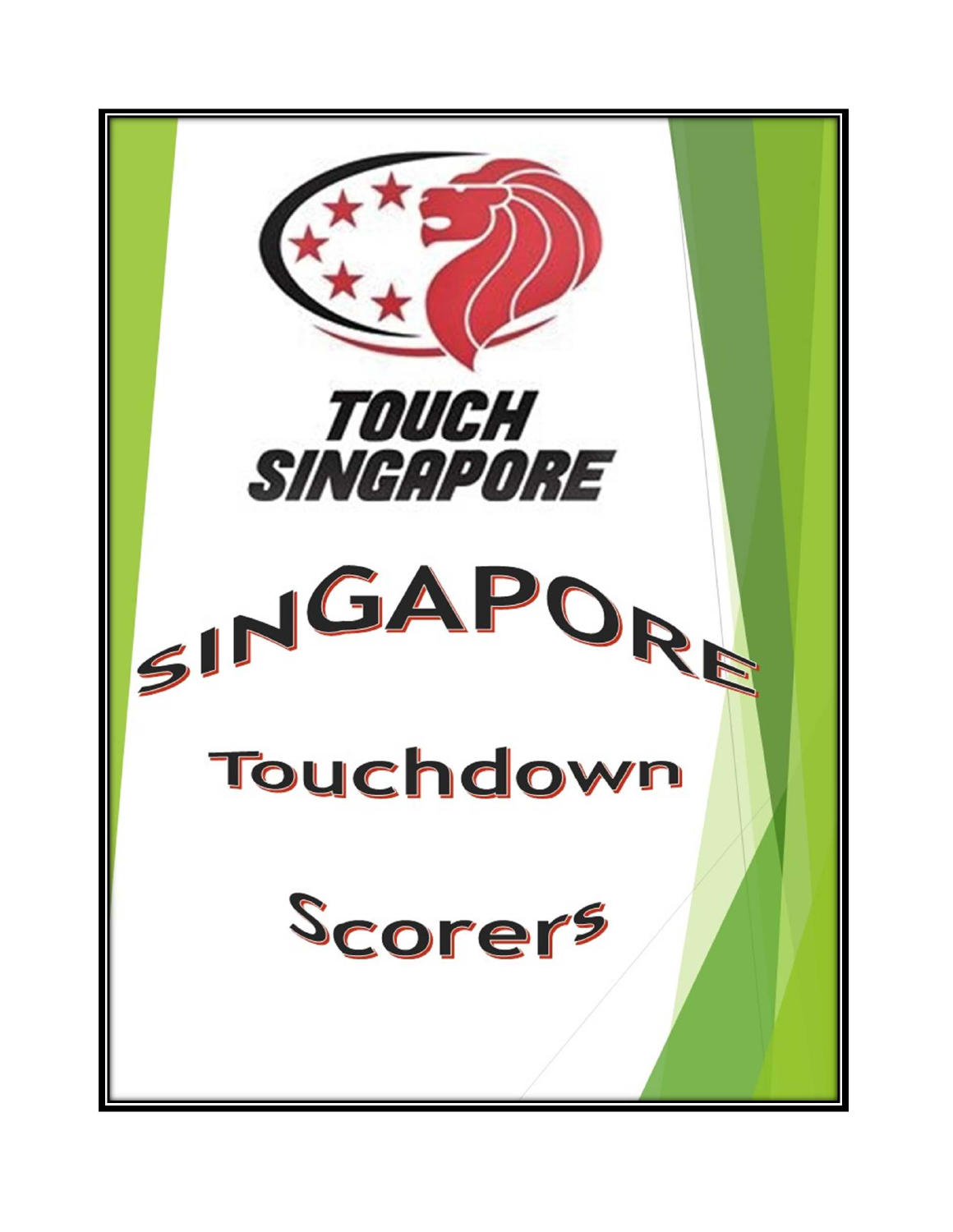## **Singapore - Touchdown Scorers**



| <b>Leading Scorers</b> |                        |        | <b>World Tests Europe South OIM</b> |  |                |  | #  |
|------------------------|------------------------|--------|-------------------------------------|--|----------------|--|----|
|                        |                        |        | <b>Cup</b>                          |  | <b>Pacific</b> |  |    |
|                        |                        |        |                                     |  |                |  |    |
| Tee                    | Liang Sheng            | Men    | 14                                  |  |                |  | 14 |
| Toh                    | Terence                | Men    | 14                                  |  |                |  | 14 |
| Goh                    | Anne Ming Hui          | Women  | 13                                  |  |                |  | 13 |
| Price                  | Horatio                | Men    | 13                                  |  |                |  | 13 |
| Lim                    | Ming Hui Vincent Mixed |        | 13                                  |  |                |  | 13 |
| Lai                    | Pui San                | Women  | 11                                  |  |                |  | 12 |
| <b>Blakely</b>         | Darren                 | Men 35 | 10                                  |  |                |  | 10 |

| <b>Surname</b>  | <b>First</b>         | <b>Division</b>   |                |   | <b>World Tests Europe South OIM</b> |                |  | #              |
|-----------------|----------------------|-------------------|----------------|---|-------------------------------------|----------------|--|----------------|
|                 |                      |                   | <b>Cup</b>     |   |                                     | <b>Pacific</b> |  |                |
|                 |                      |                   |                |   |                                     |                |  |                |
| Allapitchay     | Haseena              | Women             | 7              |   |                                     |                |  | 7              |
| As'ari          | Muhammad Taufic Men  |                   | 5              |   |                                     |                |  | 5              |
| Beesley         | Simon Edward         | Mixed             | $\overline{2}$ |   |                                     |                |  | $\overline{c}$ |
| <b>Birchall</b> | Lana                 | Mixed             | 1              |   |                                     |                |  | 1              |
| <b>Black</b>    | Steve                | <b>Men 35</b>     | 1              |   |                                     |                |  | 1              |
| <b>Blakely</b>  | Darren               | <b>Men 35</b>     | 10             |   |                                     |                |  | 10             |
| <b>Boo</b>      | Hui Min              | Women             | 3              |   |                                     |                |  | 3              |
| Bou             | Camille              | Women             | 3              |   |                                     |                |  | $\mathsf 3$    |
| <b>Brock</b>    | Lachlan              | Mixed             | 5              |   |                                     |                |  | 5              |
| <b>Brock</b>    | Stephen              | Men 40            | $\overline{c}$ |   |                                     |                |  | $\overline{c}$ |
| Chan            | Adan Bin Hussein Men |                   | 1              |   |                                     |                |  | 1              |
| Chan            | Zhao'en              | Men               | 4              |   |                                     |                |  | 4              |
| Cheo            | Maui-Luan            | Women             | $\overline{2}$ |   |                                     |                |  | $\overline{c}$ |
| Chew            | Sylvia               | Women             | 1              |   |                                     |                |  | 1              |
| Ch'ng           | Jia Li Ch'ng         | Mixed             | 1              |   |                                     |                |  | 1              |
| Chua            | <b>Beatrice</b>      | Women             |                | 3 |                                     |                |  | 3              |
| Chua            | Valery               | Women             | 1              |   |                                     |                |  | 1              |
| Cramer          | Karen Lai Yee        | Women             | 7              |   |                                     |                |  | 7              |
| Darby           | <b>Miles</b>         | Mix30             | 1              |   |                                     |                |  | 1              |
| De Villiers     | Daniel               | Mixed Snr         | 1              |   |                                     |                |  | 1              |
| Dwyer           | David                | Men 35/40/Mix Snr | 8              |   |                                     |                |  | 8              |
| <b>Ellis</b>    | Monique              | Women             | 1              |   |                                     |                |  | 1              |
| Etchapare       | Matthew              | Mixed             | $\overline{2}$ |   |                                     |                |  | $\overline{c}$ |
| Flanalan        | Emily                | Mixed             | $\overline{2}$ |   |                                     |                |  | $\overline{c}$ |
| Fong            | Tabitha              | Women             | 3              |   |                                     |                |  | 3              |
| Gan             | Daniel               | Mixed             | 4              |   |                                     |                |  | 4              |
| Goh             | Anne Ming Hui        | Women             | 13             |   |                                     |                |  | 13             |
| Grantham        | Jade                 | Mixed             | 1              |   |                                     |                |  | 1              |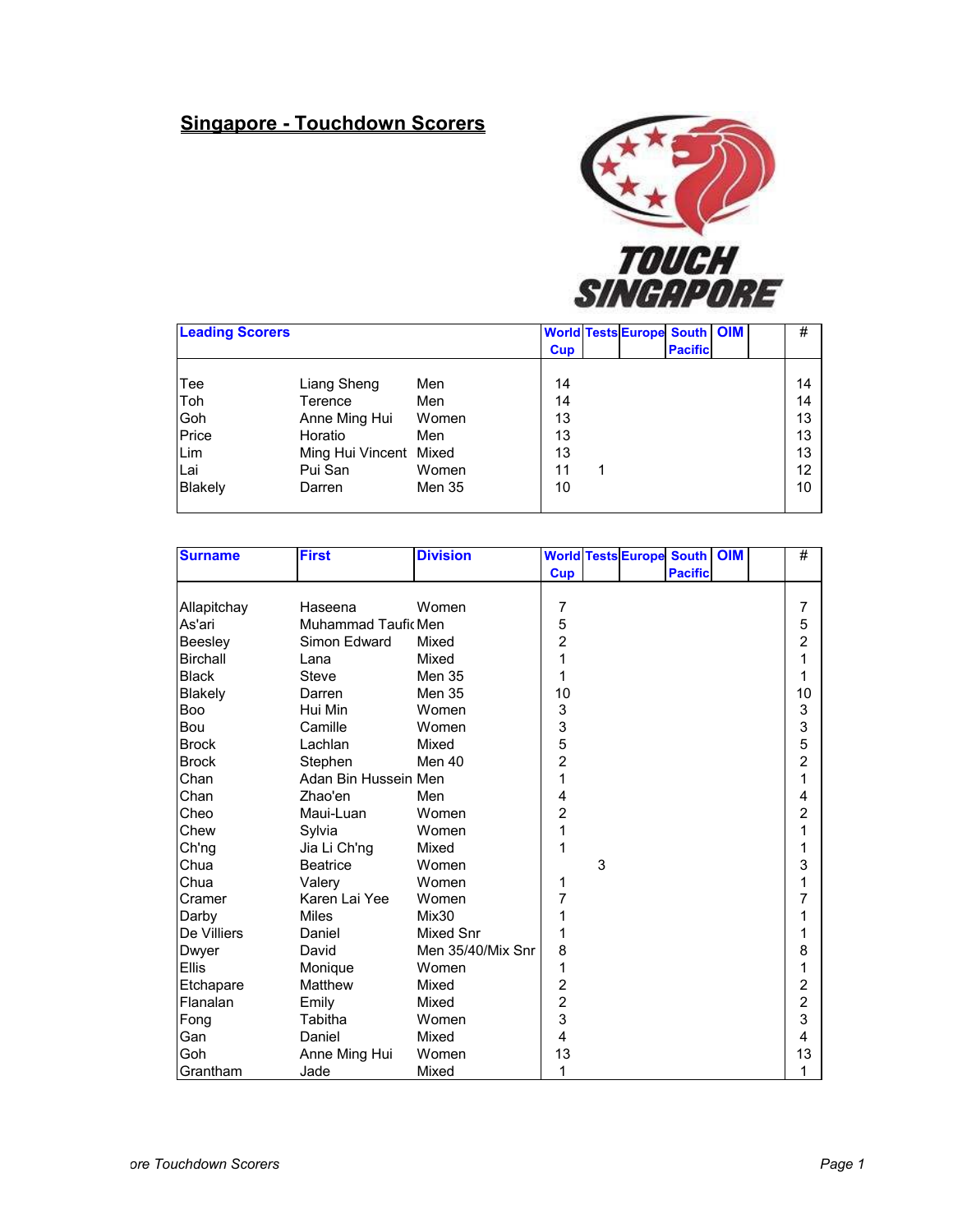| <b>Surname</b>  | <b>First</b>                   | <b>Division</b> |                         |                         | <b>World Tests Europe South OIM</b> |                |  | #                       |
|-----------------|--------------------------------|-----------------|-------------------------|-------------------------|-------------------------------------|----------------|--|-------------------------|
|                 |                                |                 | <b>Cup</b>              |                         |                                     | <b>Pacific</b> |  |                         |
| Groh            | Alice Tan Anne                 | Women           | $\overline{2}$          |                         |                                     |                |  | $\overline{2}$          |
| Grundlingh      | Matthew                        | Men             | 3                       |                         |                                     |                |  | 3                       |
| Hambly          | Alexander                      | Men 40          | 1                       |                         |                                     |                |  | 1                       |
| <b>Harman</b>   | Patrick                        | <b>Men 35</b>   | 1                       |                         |                                     |                |  | 1                       |
| Hoang           | Jason                          | Men 40          | 4                       |                         |                                     |                |  | 4                       |
| Jogalu          | Sandran                        | Mixed           | $\overline{c}$          |                         |                                     |                |  | $\overline{c}$          |
| John            | Matthew                        | Men             | 4                       |                         |                                     |                |  | 4                       |
| Johnstone       | Gareth                         | Men 40          | 5                       |                         |                                     |                |  | 5                       |
| Jones           | <b>Boo</b>                     | Mixed Snr       | 1                       |                         |                                     |                |  | 1                       |
| Jones           | <b>Mark</b>                    | Men 40          | 1                       |                         |                                     |                |  | 1                       |
| Kemp            | Nicola                         | Mixed Snr       | 1                       |                         |                                     |                |  | 1                       |
| Kodomichalos    | Jeremy                         | Mixed           | 4                       |                         |                                     |                |  | 4                       |
| Koh             | Gladys                         | Women           |                         | 1                       |                                     |                |  | 1                       |
| Koh             | <b>Shuat Teng</b>              | Women           | $\overline{c}$          |                         |                                     |                |  | $\overline{c}$          |
| Kwan            | Celeste                        | Mixed/Women     | 4                       | $\overline{\mathbf{c}}$ |                                     |                |  | 6                       |
| lLai            | Pui San                        | Women           | 11                      | $\mathbf{1}$            |                                     |                |  | 12                      |
| Lambrou         | Rebecca                        | Women           | 5                       |                         |                                     |                |  | 5                       |
| Lee             | Louise Sanderson Mixed         |                 | 1                       |                         |                                     |                |  | 1                       |
| Lee             | Yum Hwa                        | Men             | 4                       |                         |                                     |                |  | 4                       |
| Leong           | Wai-Mun                        | Women           | 1                       |                         |                                     |                |  | 1                       |
| Lim             | Dawn                           | Women           | 1                       |                         |                                     |                |  | 1                       |
| Lim             | Jeslyn                         | Women           | 8                       |                         |                                     |                |  | 8                       |
| Lim             | Ming Hui Vincent Mixed         |                 | 13                      |                         |                                     |                |  | 13                      |
| Lim             | Philicia En Chze L Women/Mixed |                 | 7                       |                         |                                     |                |  | 7                       |
| Lin             | Yvonne                         | Women           | 1                       |                         |                                     |                |  | 1                       |
| Liu             | Angelina Huiyun Women          |                 | 4                       |                         |                                     |                |  | 4                       |
| Low             | Shemuel Paul Har Mixed/Mix Snr |                 | 8                       |                         |                                     |                |  | 8                       |
| McMahon         | Anthony                        | Men 40          | 9                       |                         |                                     |                |  | 9                       |
| McNamara        | Christopher                    | Men 40          | 1                       |                         |                                     |                |  | 1                       |
| Menon           | Tara                           | Women/Mixed     | 4                       |                         |                                     |                |  | 4                       |
| Michaud         | James                          | Mixed           | 3                       |                         |                                     |                |  | 3                       |
| Mirosevic-Sorgo | Sophie                         | Mixed Snr/Mixed | 4                       |                         |                                     |                |  | 4                       |
| Mohd-Kasbi      | Marlina                        | Women/Mix Snr   | 6                       |                         |                                     |                |  | 6                       |
| Moore           | Roy                            | Men 40          | 8                       |                         |                                     |                |  | 8                       |
| Neoh            | Yi Xin                         | Women           |                         | 3                       |                                     |                |  | 3                       |
| <b>Ng</b>       | <b>Derrick</b>                 | Men             | 4                       |                         |                                     |                |  | 4                       |
| <b>Ng</b>       | Edna                           | Mixed Snr       | 1                       |                         |                                     |                |  | 1                       |
| Oldham          | Tim                            | <b>Men 35</b>   | 1                       |                         |                                     |                |  | 1                       |
| Ong             | Caleb                          | Men             | Λ                       |                         |                                     |                |  |                         |
| Pattison        | Michael                        | Men 35          | 1                       |                         |                                     |                |  | 1                       |
| Pattison        | Russell                        | <b>Men 35</b>   | 5                       |                         |                                     |                |  | 5                       |
| Petard          | Inès                           | Women           | 1                       |                         |                                     |                |  | 1                       |
| Petard          | Saphia                         | Women           | $\overline{\mathbf{c}}$ |                         |                                     |                |  | $\overline{\mathbf{c}}$ |
| Phillipson      | Charlotte                      | Women           | $\overline{c}$          |                         |                                     |                |  | $\overline{c}$          |
| Price           | Halcyon                        | Men             | 6                       |                         |                                     |                |  | 6                       |
| Price           | Horatio                        | Men             | 13                      |                         |                                     |                |  | 13                      |
| Rahardja        | David                          | Mixed Snr       | 3                       |                         |                                     |                |  | 3                       |
| Rawlinson       | Grant                          | Mixed           | $\overline{\mathbf{c}}$ |                         |                                     |                |  | $\overline{c}$          |
| Razak           | Khairullah Bin Abc Men         |                 | 3                       |                         |                                     |                |  | 3                       |
| Richardson      | Clive                          | <b>Men 35</b>   | $\overline{7}$          |                         |                                     |                |  | $\overline{7}$          |
| <b>Roberts</b>  | Simon                          | Men 40          | 3                       |                         |                                     |                |  | 3                       |
| Salamon         | Jamie                          | Men 40          | 1                       |                         |                                     |                |  | 1                       |
| <b>Sanders</b>  | Lee                            | Men 40          | $\overline{\mathbf{c}}$ |                         |                                     |                |  | $\overline{c}$          |
| Shao            | Guoyong                        | Men             | 5                       |                         |                                     |                |  | 5                       |
| Sim             | Marcus                         | Mixed           | 3                       |                         |                                     |                |  | 3                       |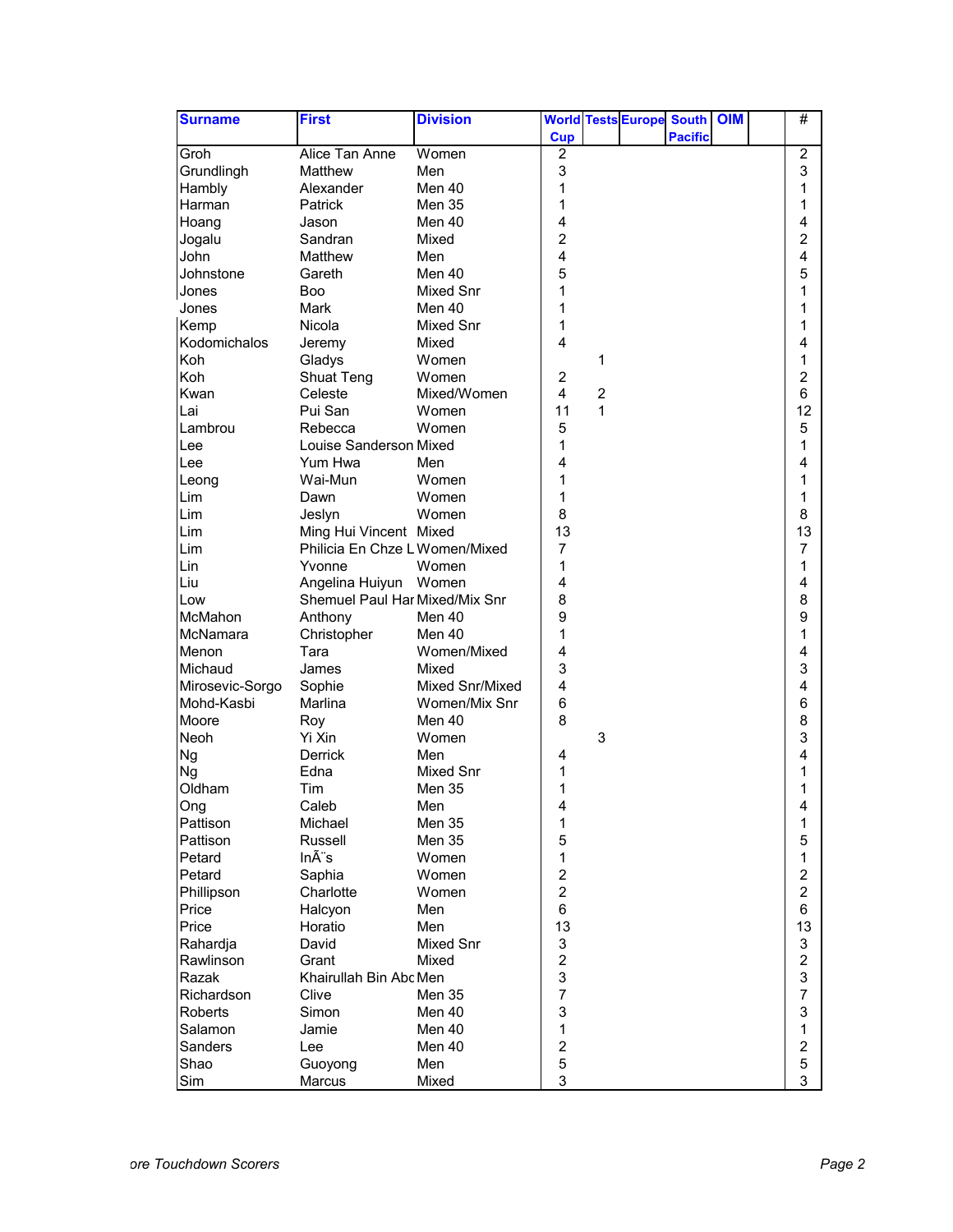| <b>Surname</b> | <b>First</b>     | <b>Division</b> |                         |                | <b>World Tests Europe South OIM</b> |                |  | $\overline{\#}$ |
|----------------|------------------|-----------------|-------------------------|----------------|-------------------------------------|----------------|--|-----------------|
|                |                  |                 | <b>Cup</b>              |                |                                     | <b>Pacific</b> |  |                 |
| Sng            | Claudia          | Women           | $\overline{2}$          | $\overline{1}$ |                                     |                |  | $\overline{3}$  |
| Soh            | Isadora Hui Yan  | Women           | 8                       | 1              |                                     |                |  | 9               |
| Song           | Fiona            | Mixed           | 3                       |                |                                     |                |  | 3               |
| <b>Stacey</b>  | Simon            | Men 40          | 1                       |                |                                     |                |  | 1               |
| Suna'Aim       | Mohammad         | Men             | 3                       |                |                                     |                |  | 3               |
| Tadic          | Ante             | Mixed           | 3                       |                |                                     |                |  | 3               |
| Taloni         | Matthew          | Mix30           | 9                       |                |                                     |                |  | 9               |
| Tan            | Jazreel Wei Ting | Women           | 5                       |                |                                     |                |  | 5               |
| Tan            | Jessica          | Women           | 1                       |                |                                     |                |  | 1               |
| Tan            | Ong-Jin          | Mixed/Mix Snr   | 5                       |                |                                     |                |  | 5               |
| Tang           | Kendra           | Mixed           | 1                       |                |                                     |                |  | 1               |
| Te Amo         | James Te Amo     | Mix30           | 9                       |                |                                     |                |  | 9               |
| Te Amo         | Jennifer         | Mix30           | 5                       |                |                                     |                |  | 5               |
| Ted            | Jacqueline       | Mixed           | 1                       |                |                                     |                |  | 1               |
| Tee            | Liang Sheng      | Men             | 14                      |                |                                     |                |  | 14              |
| Teo            | Abel             | Men             | $\overline{c}$          |                |                                     |                |  | $\overline{c}$  |
| Teo            | David            | Men             | $\overline{c}$          |                |                                     |                |  | $\overline{c}$  |
| Teo            | Gracia           | Mixed           | 3                       |                |                                     |                |  | 3               |
| Tham           | Karen            | Women           | 4                       |                |                                     |                |  | 4               |
| The            | Krusty           | Women           | 4                       |                |                                     |                |  | 4               |
| Thomson        | Maureen          | Women           | 8                       |                |                                     |                |  | 8               |
| Ting           | Ben              | Mixed           | $\overline{2}$          |                |                                     |                |  | $\overline{2}$  |
| Toh            | Terence          | Men             | 14                      |                |                                     |                |  | 14              |
| Tolton         | <b>John</b>      | Men             | 4                       |                |                                     |                |  | 4               |
| Wallis         | Phillip          | <b>Men 35</b>   | 3                       |                |                                     |                |  | 3               |
| Wong           | Cliff            | Mixed           | 3                       |                |                                     |                |  | 3               |
| Wong           | Devon            | Mixed           | $\overline{c}$          |                |                                     |                |  | $\overline{c}$  |
| Wright         | Jonathan         | Men 40          | 1                       |                |                                     |                |  | 1               |
| Xiwei          | Kenneth Liu      | Mixed/Men       | 4                       |                |                                     |                |  | 4               |
| Xu             | Xue Ting         | Mixed           | 1                       |                |                                     |                |  | 1               |
| Yap            | Angela           | Mixed           | 1                       |                |                                     |                |  | 1               |
| Yap            | Joshua           | Men/Mixed       | 5                       |                |                                     |                |  | 5               |
| Yen            | Chia Hsien       | Men             | 5                       |                |                                     |                |  | 5               |
| Yong           | Alvinia Ow Yong  | Women           | 8                       |                |                                     |                |  | 8               |
| YU             | Chien Chih       | Women           | 4                       |                |                                     |                |  | 4               |
| Zheng          | Yiting           | Women           | $\overline{\mathbf{c}}$ |                |                                     |                |  | $\overline{c}$  |
| Zhou           | Zhengyi          | Men             | $\overline{2}$          |                |                                     |                |  | $\overline{2}$  |
|                |                  |                 |                         |                |                                     |                |  |                 |

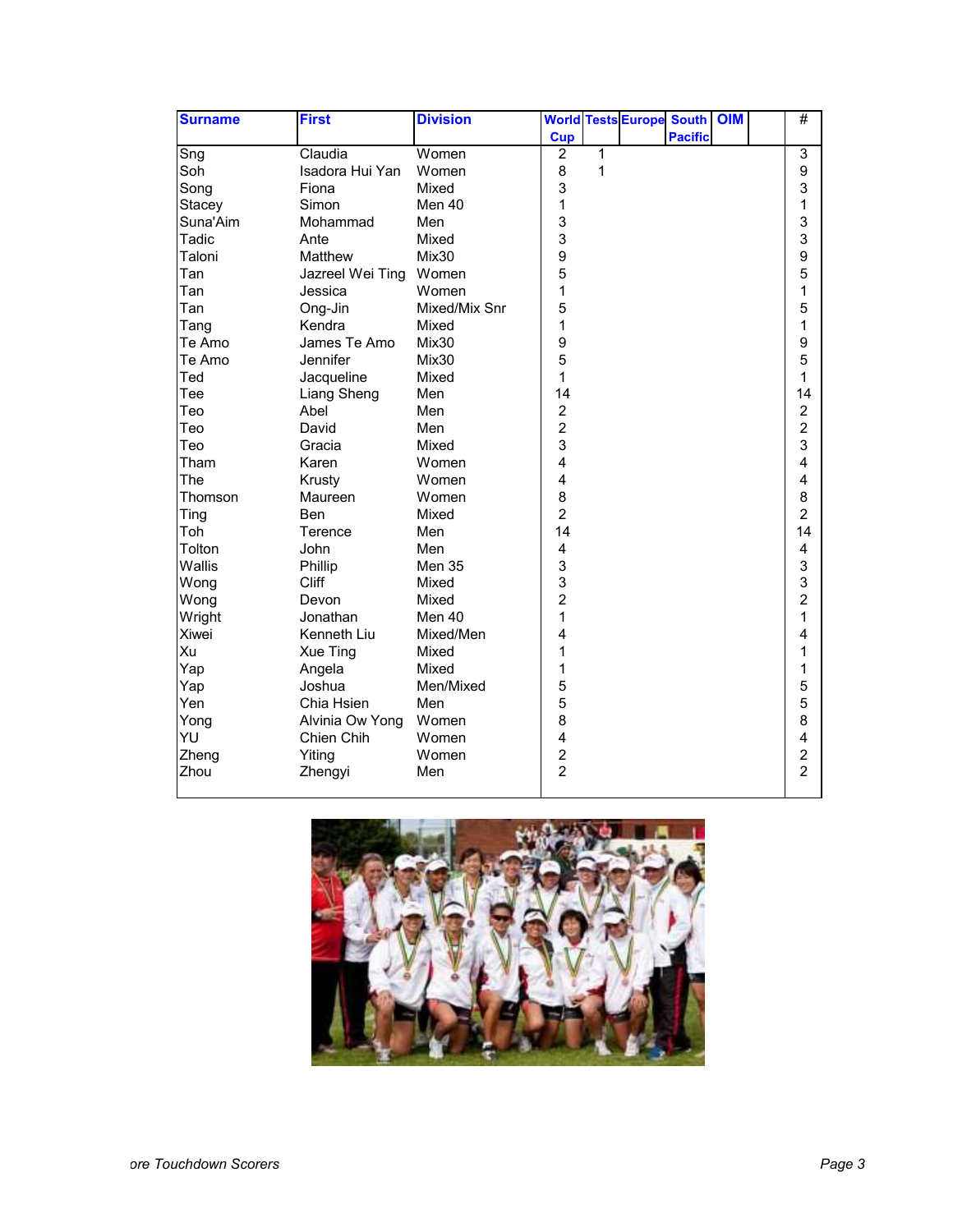## **Singapore World Cup Touchdown Scorers**

1995 - Opens and Master Divisions - Hawaii, USA

1997 - Masters World Cup - Gold Coast, Australia

1999 - Opens and Masters World Cups - Sydney, Australia

2003 - Opens and Master Divisions - Kumagaya, Japan

2007 - Opens and Master Divisions - Stellenbosch, South Africa

2011 - Opens and Masters Divisions - Edinburgh, Scotland

2015 - Opens and Masters Divisions - Coffs Harbour, Australia

| <b>Leading Scorers</b> |                        |               | 03 |   | 15 | #  |
|------------------------|------------------------|---------------|----|---|----|----|
|                        |                        |               |    |   |    |    |
| Tee                    | Liang Sheng            | Men           |    |   |    | 14 |
| Toh                    | Terence                | Men           |    | 9 | 5  | 14 |
| Goh                    | Anne Ming Hui          | Women         | 2  |   |    | 13 |
| Price                  | Horatio                | Men           |    |   | 13 | 13 |
| Lim                    | Ming Hui Vincent Mixed |               |    |   | 13 | 13 |
| Lai                    | Pui San                | Women         |    | 5 | 6  | 11 |
| <b>Blakely</b>         | Darren                 | <b>Men 35</b> | 10 |   |    | 10 |
|                        |                        |               |    |   |    |    |

| <b>Surname</b>  | <b>First</b>               | <b>Division</b>   | 03             | 07             | 11             | 15             | #              |
|-----------------|----------------------------|-------------------|----------------|----------------|----------------|----------------|----------------|
|                 |                            |                   |                |                |                |                |                |
| Allapitchay     | Haseena                    | Women             | 4              | $\overline{2}$ | 1              |                | 7              |
| As'ari          | <b>Muhammad Taufic Men</b> |                   |                |                | 5              |                | 5              |
| Beesley         | Simon Edward               | Mixed             |                |                | $\overline{2}$ |                | $\overline{c}$ |
| <b>Birchall</b> | Lana                       | Mixed             | 1              |                |                |                | $\overline{1}$ |
| <b>Black</b>    | <b>Steve</b>               | Men 35            | 1              |                |                |                | 1              |
| Blakely         | Darren                     | <b>Men 35</b>     | 10             |                |                |                | 10             |
| <b>Boo</b>      | Hui Min                    | Women             | 1              | 1              | 1              |                | 3              |
| Bou             | Camille                    | Women             |                |                | 3              |                | 3<br>5         |
| <b>Brock</b>    | Lachlan                    | Mixed             |                |                | 5              |                |                |
| <b>Brock</b>    | Stephen                    | Men 40            |                |                | $\overline{2}$ |                | $\overline{2}$ |
| Chan            | Adan Bin Hussein Men       |                   |                |                | 1              |                | $\mathbf{1}$   |
| Chan            | Zhao'en                    | Men               |                |                | 4              |                | 4              |
| Cheo            | Maui-Luan                  | Women             | $\overline{2}$ |                |                |                | $\overline{c}$ |
| Chew            | Sylvia                     | Women             |                |                | 1              |                | 1              |
| Ch'ng           | Jia Li Ch'ng               | Mixed             |                |                | 1              |                | 1              |
| Chua            | Valery                     | Women             |                |                |                | 1              | 1              |
| Cramer          | Karen Lai Yee              | Women             |                |                | $\overline{7}$ |                | 7              |
| Darby           | <b>Miles</b>               | Mix30             |                | 1              |                |                | 1              |
| De Villiers     | Daniel                     | Mixed Snr         |                |                |                | 1              | 1              |
| Dwyer           | David                      | Men 35/40/Mix Snr | 3              | 3              | 2              |                | 8              |
| <b>Ellis</b>    | Monique                    | Women             |                |                | 1              |                | 1              |
| Etchapare       | Matthew                    | Mixed             |                |                |                |                |                |
| Flanalan        | Emily                      | Mixed             | $\frac{2}{2}$  |                |                |                | $\frac{2}{2}$  |
| Fong            | Tabitha                    | Women             | $\overline{3}$ |                |                |                | 3              |
| Gan             | Daniel                     | Mixed             |                |                |                | 4              | 4              |
| Goh             | Anne Ming Hui              | Women             | $\overline{2}$ | 4              | 7              |                | 13             |
| Grantham        | Jade                       | Mixed             |                |                | 1              |                | 1              |
| Groh            | Alice Tan Anne             | Women             | $\overline{2}$ |                |                |                | $\overline{c}$ |
| Grundlingh      | Matthew                    | Men               |                |                |                | 3              | 3              |
| Hambly          | Alexander                  | Men 40            |                |                |                | 1              | 1              |
| Harman          | Patrick                    | Men 35            | 1              |                |                |                | 1              |
| Hoang           | Jason                      | Men 40            |                |                | $\overline{c}$ | $\overline{2}$ | 4              |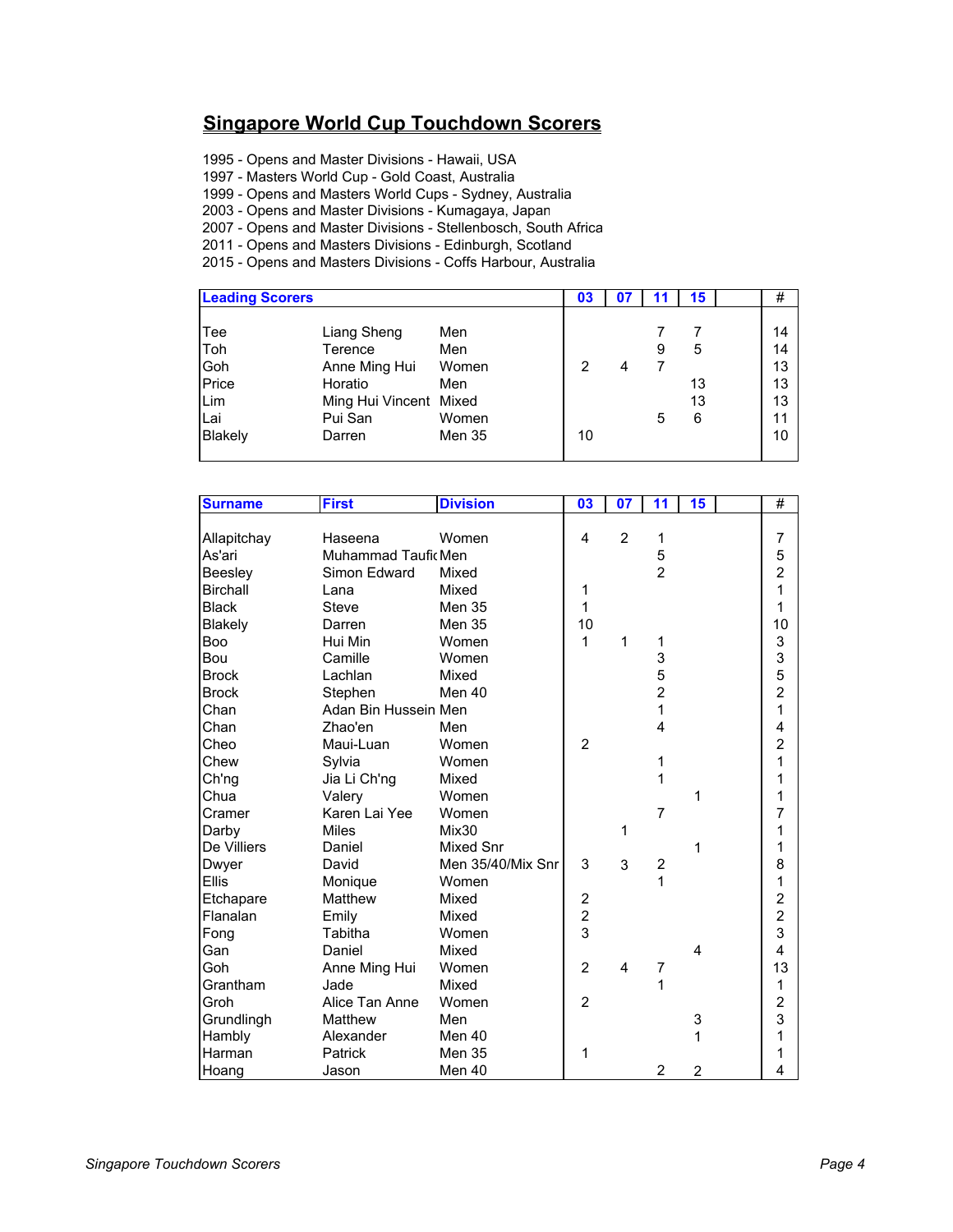| <b>Surname</b><br><b>First</b>        | <b>Division</b>  | 03             | 07             | 11                      | 15                      | #                       |
|---------------------------------------|------------------|----------------|----------------|-------------------------|-------------------------|-------------------------|
| Sandran<br>Jogalu                     | Mixed            |                |                |                         | $\overline{2}$          | $\overline{2}$          |
| John<br>Matthew                       | Men              |                |                |                         | 4                       | 4                       |
| Johnstone<br>Gareth                   | Men 40           |                |                | 5                       |                         | 5                       |
| Jones<br>Boo                          | Mixed Snr        |                |                |                         | 1                       | 1                       |
| <b>Mark</b><br>Jones                  | Men 40           |                |                | 1                       |                         | 1                       |
| Mohd-Kasbi<br>Marlina                 | Women/Mix Snr    | 4              | 1              |                         | 1                       | 6                       |
| Kemp<br>Nicola                        | <b>Mixed Snr</b> |                |                |                         | 1                       | 1                       |
| Kodomichalos<br>Jeremy                | Mixed            | 4              |                |                         |                         | 4                       |
| Koh<br><b>Shuat Teng</b>              | Women            |                |                | $\overline{2}$          |                         | $\overline{2}$          |
| Kwan<br>Celeste                       | Mixed            |                |                |                         | 4                       | 4                       |
| Pui San<br>Lai                        | Women            |                |                | 5                       | 6                       | 11                      |
| Lambrou<br>Rebecca                    | Women            |                |                |                         | 5                       | 5                       |
| Louise Sanderson Mixed<br>Lee         |                  |                |                | $\mathbf{1}$            |                         | 1                       |
| Yum Hwa<br>Lee                        | Men              |                |                | 4                       |                         | 4                       |
| Wai-Mun<br>Leong                      | Women            | 1              |                |                         |                         | 1                       |
| Lim<br>Dawn                           | Women            |                | 1              |                         |                         | 1                       |
| Lim<br>Jeslyn                         | Women            |                |                | 4                       | 4                       | 8                       |
| Ming Hui Vincent Mixed<br>Lim         |                  |                |                |                         | 13                      | 13                      |
| Philicia En Chze L Women/Mixed<br>Lim |                  |                |                | 3                       | 4                       | $\overline{7}$          |
| Lin<br>Yvonne                         | Women            |                |                |                         | 1                       | 1                       |
| Liu<br>Angelina Huiyun Women          |                  |                | $\overline{4}$ |                         |                         | 4                       |
| Shemuel Paul Har Mixed/Mix Snr<br>Low |                  |                |                | 4                       | 4                       | 8                       |
| McMahon<br>Anthony                    | Men 40           |                |                | 8                       | 1                       | 9                       |
| McNamara<br>Christopher               | Men 40           |                |                |                         | 1                       | 1                       |
| Menon<br>Tara                         | Women/Mixed      |                | 1              | 3                       |                         | 4                       |
| Michaud<br>James                      | Mixed            | 3              |                |                         |                         | 3                       |
| Mirosevic-Sorgo<br>Sophie             | Mixed Snr/Mixed  |                | $\overline{2}$ | $\overline{\mathbf{c}}$ |                         | 4                       |
| Moore<br>Roy                          | Men 40           |                |                | 5                       | 3                       | 8                       |
| <b>Ng</b><br><b>Derrick</b>           | Men              |                |                | 4                       |                         | $\overline{4}$          |
| Ng<br>Edna                            | Mixed Snr        |                |                |                         | 1                       | 1                       |
| Oldham<br>Tim                         | <b>Men 35</b>    | 1              |                |                         |                         | 1                       |
| Caleb<br>Ong                          | Men              |                |                | $\overline{2}$          | $\overline{2}$          | 4                       |
| Pattison<br>Michael                   | <b>Men 35</b>    | 1              |                |                         |                         | 1                       |
| Pattison<br>Russell                   | <b>Men 35</b>    | 5              |                |                         |                         | 5                       |
| InÃ <sup>"</sup> s<br>Petard          | Women            |                |                |                         | 1                       | 1                       |
| Petard<br>Saphia                      | Women            |                |                |                         | $\overline{\mathbf{c}}$ | $\overline{c}$          |
| Phillipson<br>Charlotte               | Women            |                |                |                         | $\overline{2}$          | $\overline{c}$          |
| Price<br>Halcyon                      | Men              |                |                |                         | 6                       | 6                       |
| Price<br>Horatio                      | Men              |                |                |                         | 13                      | 13                      |
| Rahardja<br>David                     | Mixed Snr        |                |                |                         | 3                       | 3                       |
| Rawlinson<br>Grant                    | Mixed            | 2              |                |                         |                         | $\overline{c}$          |
| Razak<br>Khairullah Bin Abc Men       |                  |                |                | 3                       |                         | 3                       |
| Richardson<br>Clive                   | <b>Men 35</b>    | $\overline{7}$ |                |                         |                         | $\overline{7}$          |
| Roberts<br>Simon                      | Men 40           |                |                | 3                       |                         | 3                       |
| Salamon<br>Jamie                      | Men 40           |                |                |                         | 1                       | $\mathbf{1}$            |
| Sanders<br>Lee                        | Men 40           |                |                | $\overline{\mathbf{c}}$ |                         | $\overline{\mathbf{c}}$ |
| Shao<br>Guoyong                       | Men              |                |                | 5                       |                         | 5                       |
| Sim<br>Marcus                         | Mixed            |                |                |                         | 3                       | 3                       |
| Claudia<br>Sng                        | Women            |                |                |                         | $\overline{c}$          | $\overline{c}$          |
| Soh<br>Isadora Hui Yan                | Women            |                |                | 3                       | 5                       | 8                       |
| Song<br>Fiona                         | Mixed            |                |                |                         | 3                       | 3                       |
| Stacey<br>Simon                       | Men 40           |                |                | $\mathbf{1}$            |                         | $\mathbf 1$             |
| Suna'Aim<br>Mohammad                  | Men              |                |                |                         | 3                       | 3                       |
| Tadic<br>Ante                         | Mixed            |                |                | 3                       |                         | 3                       |
| Taloni<br>Matthew                     | Mix30            |                | 9              |                         |                         | 9                       |
| Tan<br>Jazreel Wei Ting               | Women            |                |                | 1                       | 4                       | 5                       |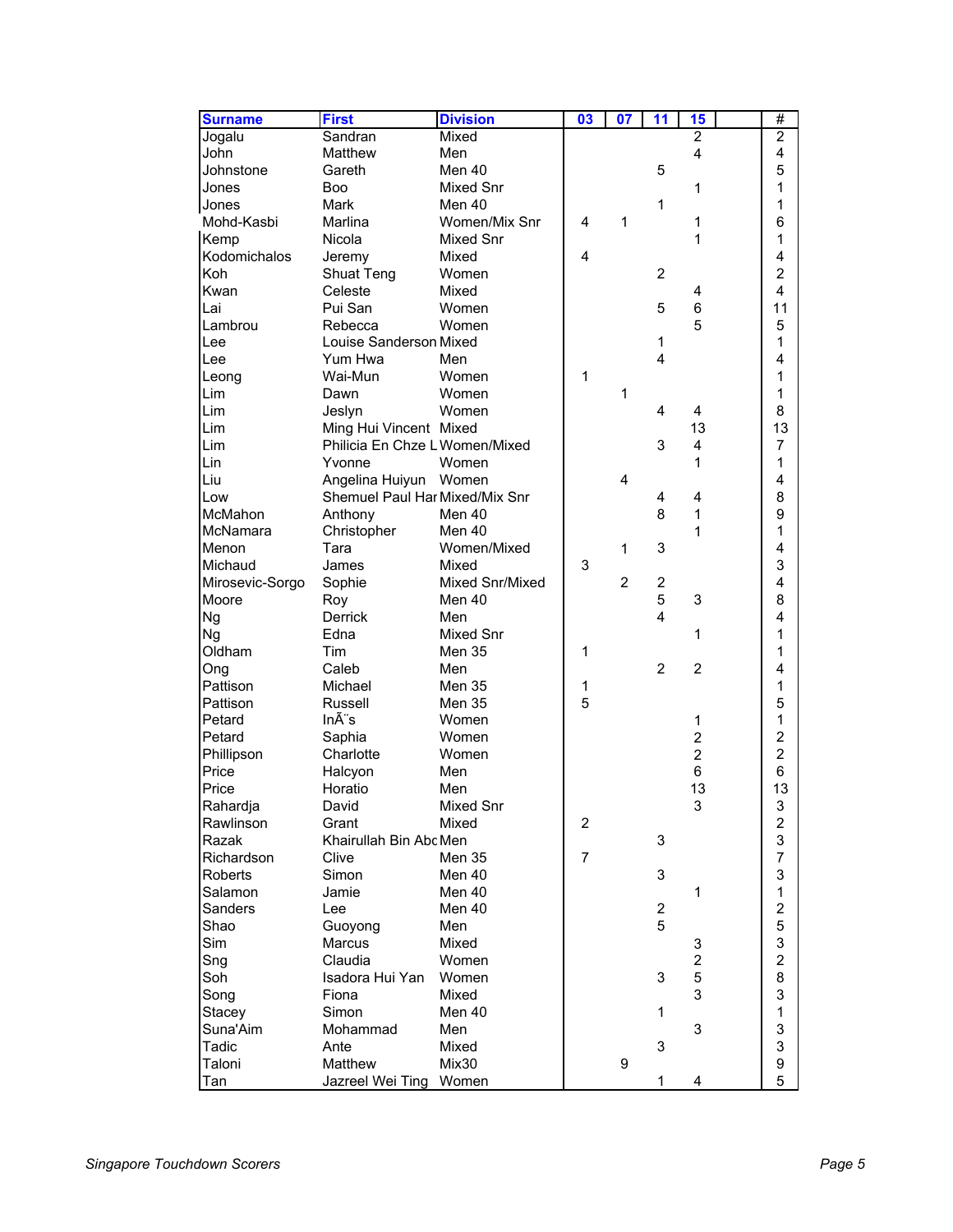| <b>Surname</b>   | <b>First</b>    | <b>Division</b> | 03             | 07             | 11             | 15             | #                                          |
|------------------|-----------------|-----------------|----------------|----------------|----------------|----------------|--------------------------------------------|
| $\overline{Tan}$ | Jessica         | Women           |                |                |                |                | 1                                          |
| Tan              | Ong-Jin         | Mixed/Mix Snr   |                |                | 4              | 1              | 5                                          |
| Tang             | Kendra          | Mixed           |                |                |                | 1              | 1                                          |
| Te Amo           | James Te Amo    | Mix30           |                | 9              |                |                | $\frac{9}{5}$                              |
| Te Amo           | Jennifer        | Mix30           |                | $\overline{5}$ |                |                |                                            |
| Ted              | Jacqueline      | Mixed           | 1              |                |                |                | 1                                          |
| Tee              | Liang Sheng     | Men             |                |                | $\overline{7}$ | $\overline{7}$ | 14                                         |
| Teo              | Abel            | Men             |                |                |                | $\overline{2}$ | $\overline{\mathbf{c}}$                    |
| Teo              | David           | Men             |                |                | $\overline{2}$ |                | $\frac{2}{3}$                              |
| Teo              | Gracia          | Mixed           |                |                |                | 3              |                                            |
| Tham             | Karen           | Women           | 4              |                |                |                | $\overline{\mathbf{4}}$                    |
| The              | Krusty          | Women           | 4              |                |                |                | $\overline{\mathbf{r}}$                    |
| Thomson          | Maureen         | Women           | 8              |                |                |                | 8                                          |
| Ting             | <b>Ben</b>      | Mixed           | $\overline{2}$ |                |                |                | $\overline{2}$                             |
| Toh              | Terence         | Men             |                |                | 9              | 5              | 14                                         |
| Tolton           | John            | Men             |                |                |                | 4              | $\overline{\mathbf{4}}$                    |
| Wallis           | Phillip         | <b>Men 35</b>   | $\frac{3}{3}$  |                |                |                | $\begin{array}{c} 3 \\ 3 \\ 2 \end{array}$ |
| Wong             | Cliff           | Mixed           |                |                |                |                |                                            |
| Wong             | Devon           | Mixed           | 1              |                |                | 1              |                                            |
| Wright           | Jonathan        | Men 40          |                |                |                | 1              | $\overline{1}$                             |
| Xiwei            | Kenneth Liu     | Mixed/Men       |                |                | 1              | 3              | $\overline{\mathbf{4}}$                    |
| Xu               | Xue Ting        | Mixed           |                |                |                | 1              | 1                                          |
| Yap              | Angela          | Mixed           |                |                |                | 1              | 1                                          |
| Yap              | Joshua          | Men/Mixed       |                |                | 4              | 1              | $\frac{5}{5}$                              |
| Yen              | Chia Hsien      | Men             |                |                | 5              |                |                                            |
| Yong             | Alvinia Ow Yong | Women           |                | 1              | $\overline{7}$ |                | 8                                          |
| YU               | Chien Chih      | Women           |                |                | 4              |                | 4                                          |
| Zheng            | Yiting          | Women           |                | $\overline{2}$ |                |                | $\overline{c}$                             |
| Zhou             | Zhengyi         | Men             |                |                |                | $\overline{2}$ | $\overline{2}$                             |
|                  |                 |                 |                |                |                |                |                                            |